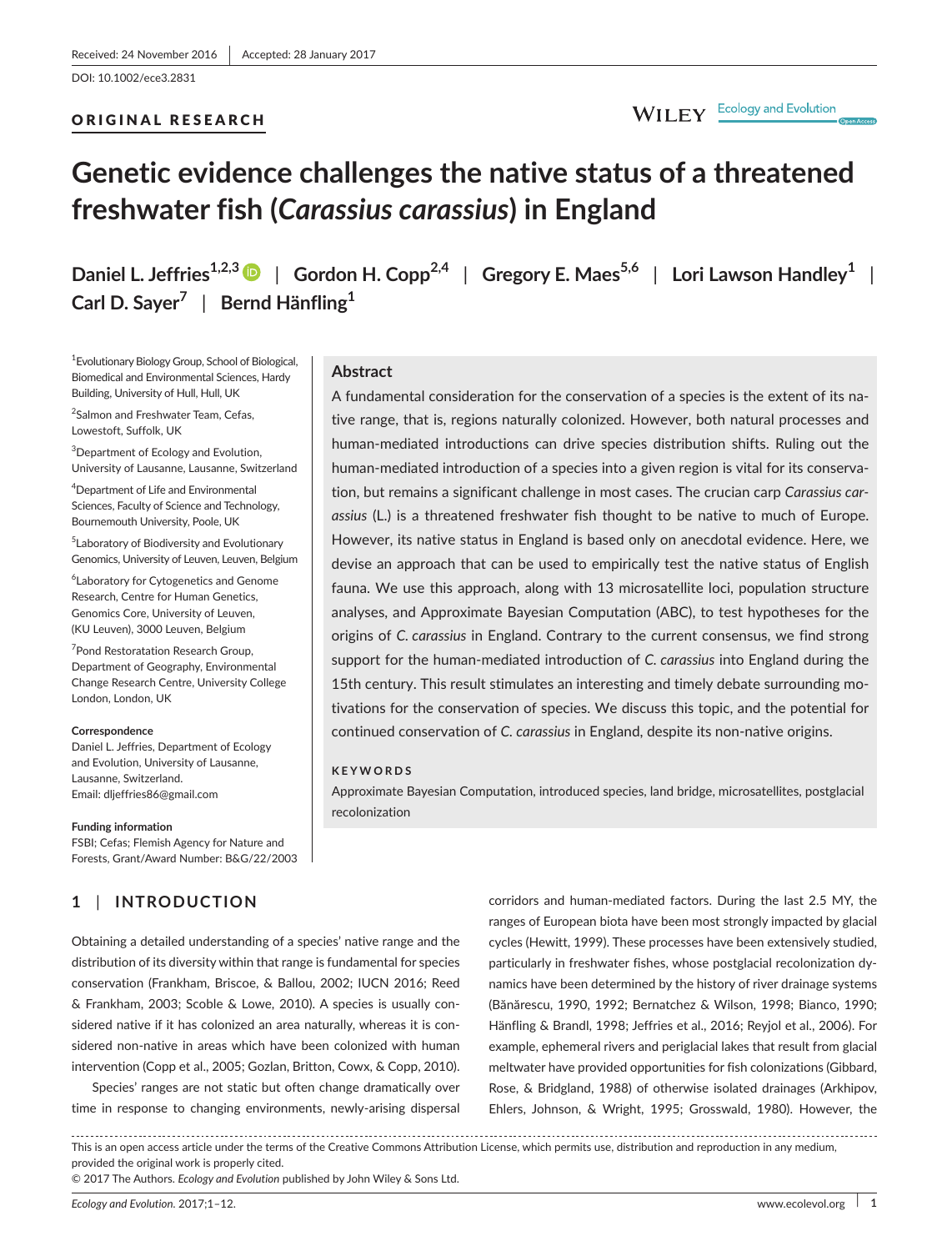**2 |**  JEFFRIES et al

current distributions of European freshwater fishes have also been significantly impacted by human-mediated translocations, which have enabled some species to overcome natural dispersal barriers like watersheds (Copp et al., 2005; Gozlan et al., 2010). Knowing whether an organism's contemporary distribution is the result of natural or human-mediated dispersal can therefore have profound implications for its management (e.g., Copp et al., 2005).

The distinction between natural or human-assisted colonization scenarios is often difficult to make, and this is certainly the case for much of the fauna of the British Isles. With very few exceptions (e.g., groundwater invertebrates McInerney et al., 2014; cold adapted fish species Hänfling, Hellemans, Volckaert, & Carvalho, 2002), it is thought that the vast majority of the species currently considered native in the UK have recolonized this region over the last 18,000 years, after the Weichselian ice sheet began to recede. In the case of primary freshwater fishes, this was made possible by connections between English and Continental river systems in Doggerland, the land bridge which existed between southeast England and Continental Europe. However, this window of re-colonization opportunity was relatively short, as Doggerland was inundated at around 7,800 YBP when sea levels rose due to the melting of the Weichselian ice sheet (Coles, 2000).

After the loss of the Doggerland land bridge, the only means by which freshwater fish species (and indeed many other species limited to land or freshwater) could colonize the UK, precluding the very unlikely possibility of fertilized eggs being transported by migrating waterfowl (for which no empirical evidence exists, to our knowledge), would have been via human-mediated introductions. The earliest known record of live fish translocations into the UK was the movement of common carp, *Cyprinus carpio*, into the southeast of England by monks in the 15th century (Lever, 1977). However, it cannot be ruled out that they were introduced by earlier civilizations, for example, the Romans, in the 1st century A.D or in the following few centuries byViking invaders. These dates allow us to make a clear distinction between the possible arrival times, of a primary freshwater fish in the UK under two hypotheses; if native, then natural colonization must have occurred prior to 7,800 YBP, if introduced, then realistically it could not have arrived earlier than the arrival of the Romans, *circa* 2,000 YBP.

One species with a contentious status in the UK is the crucian carp *Carassius carassius* (Linneaus 1758), a freshwater fish native to much of central and eastern Europe. Currently, *C. carassius* is thought to be native in to southeast England, a consensus which is largely based on its distribution in southeast England (Marlborough, 1965; Marlborough, 1966), which closely matches those of other freshwater fish species thought to be native, such as silver bream *Blicca bjoerka* (L.), ruffe *Gymnocephalus cernuus* (L.), burbot *Lota lota* (L.), and spined loach *Corbitis taenia* (L.) (Wheeler, 1977, 2000). Archeological evidence, that is, *C. carassius* pharyngeal bones found at a single Roman archeological dig site in Southwark, London (Jones, 1978; Lever, 1977), also suggests that the species has been present in the UK almost 2,000 YBP. In contrast, however, Maitland (1972, 2000, 2004) suggested that *C. carassius* was introduced to south east England along with *C. carpio*

in the 15th century, due to its absence in literature (e.g., Walton 1653 re-published in 1987) until after the introduction of *C. carpio* (e.g., Houghton, 1895; Pennant, 1766; see also Rolfe, 2010). More recently, Jeffries et al. (2016) inferred substantial shared ancestry between UK and several Belgian and German populations from microsatellite and genomewide SNP markers, supporting the hypothesis of a more recent origin.

The correct designation of *C. carassius* as native or introduced in England is particularly important in light of sharp declines in the number and sizes of populations throughout Europe in recent times (Copp, Tarkan, Godard, Edmonds, & Wesley, 2010; Mezhzherin, Kokodii, Kulish, Verlatii, & Fedorenko, 2012; Rylková, Kalous, Bohlen, Lamatsch, & Petrtýl, 2013; Savini et al., 2010; Sayer et al., 2011). The threats to *C. carassius* are becoming increasingly recognized, as is shown by the inclusion of the species in a number of national red lists, for example, Czech Republic (Lusk, Hanel, & Luskova, 2004), Austria (Wolfram & Mikschi, 2007), Croatia (Mrakovčić, Buj, & Mustafić, 2007), and Serbia (Simic, Simic, Cirkovic, & Pantovic, 2009). But despite this, there are still very few active conservation initiatives for *C. carassius* in Europe. One of the most comprehensive of these exists in Norfolk, England, where the species has been designated as a Biodiversity Action Priority (Copp & Sayer, 2010; Sayer et al., 2011). However, given the conflicting views and lack of concrete evidence to underpin the native status of *C. carassius* in England, the question remains; is *C. carassius* native to the UK, or is its presence the result of human-mediated translocations?

Such phylogeographic questions are difficult to test. Past approaches have included the use of simple molecular clock calibrations, whereby the amount of molecular diversity that has arisen between two lineages is known (from either fossil records or from vicariance) to have occurred within a certain amount of time (e.g., Voelker, 1999; Weir & Schluter, 2008). Such methods have proved extremely valuable in validating biogeographical hypotheses (Betancur & Armbruster, 2009; Fromhage, Vences, & Veith, 2004); however, owing to low eukaryotic mutation rates, long generation times and a lack of calibration points, these approaches cannot be employed for hypothesis testing over timescales of tens of thousands of years (Hedges & Kumar, 2003), as in this study. Recently, these challenges have been overcome by advances in molecular data analysis such as Approximate Bayesian Computation (ABC, Cornuet et al., 2008), which allows such questions to be addressed in a population genetic framework suitable for investigating events on a post-Pleistocene timescale (e.g., Pedreschi et al., 2014).

In this study, we devise an approach that can be used to empirically test the native status of fauna in England (and indeed, the rest of the UK). This method capitalizes on the time constraints imposed on natural colonization of the UK by the existence or absence of the Doggerland land bridge. We use this method, along with ABC and highly polymorphic microsatellite markers, to test the status of *C. carassius* in England. Specifically, we test three possible alternative hypotheses for the *C. carassius* colonization: (1) all English populations originate from natural colonizations from Continental Europe more than 7,800 YBP; (2) all English populations were introduced by humans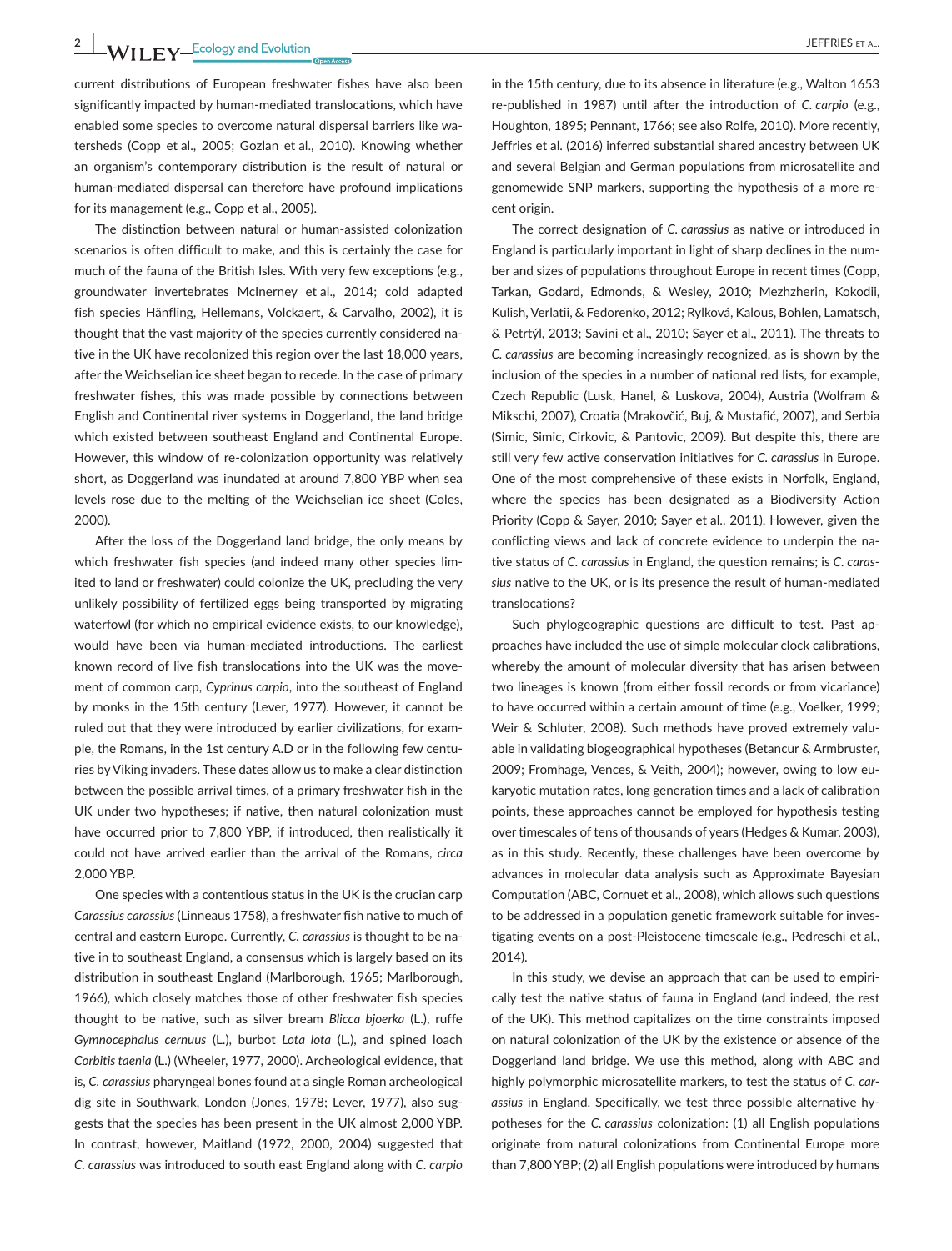from Continental Europe sometime in the last 2,000 years; or (3) some English populations are native and some have been more recently introduced. Our ultimate aim is to increase the knowledge available for the assessment of status and conservation of *C. carassius* in England and Continental Europe.

## **2** | **METHODS**

#### **2.1** | **Samples and molecular methods**

The samples used in this study include 257 *C. carassius*, from 11 populations from southeast England, three Belgian populations and one German population (Table 1, Figure 1). These represent a subset of samples from a Europe-wide phylogeographic study, which used the same 13 microsatellite loci as used here, as well as mitochondrial DNA sequences and genomewide SNP data (see Jeffries et al., 2016 for Methods). All 257 samples were robustly identified as pure *C. carassius* with no signs of hybridization, with two abundant non-native species *C. carpio* (L.) and *Carassius auratus* (L.) (Jeffries et al., 2016). Population structure analyses of the Europe-wide dataset in Jeffries et al. (2016) showed that the four Continental populations in the current study are the most closely related (out of 49 populations from 12 countries) to those in England. These Continental samples fall at the end of an isolation by distance gradient that exists in Europe, which resulted from their east-to-west recolonization of Europe from glacial refugia (Jeffries et al., 2016). It is therefore highly likely that these populations contain the genetic variation native to these regions and are not the result of long distance human introductions themselves. Thus, if English populations did naturally colonize across the Doggerland land bridge, then the Belgian and German samples used in the present study are the most likely of all sampled populations in Jeffries et al. (2016) to represent the source of the British colonization.

DNA was extracted from fin clips and samples were genotyped at 13 microsatellite loci using the procedures described in Jeffries et al. (2016).

#### **2.2** | **Standard population statistics**

First, the data were tested for allele dropout and the presence of null alleles using Microchecker (Van Oosterhout, Hutchinson, Wills, & Shipley, 2004). FSTAT v. 2.9.3.2 (Goudet, 2001) was then used to check for linkage disequilibrium (LD) between loci, and to calculate F<sub>IS</sub> and deviations from Hardy-Weinberg equilibrium (HWE) for all loci and populations. Genetic diversity within loci and populations was estimated using Nei's estimator of gene diversity (H<sub>a</sub>) (Nei, 1987) and allelic richness (A<sub>r</sub>), which was standardized to the smallest sample size (*n* = 7) using the rarefaction method (Petit, El Mousadik, & Pons, 1998). In order to quantify differentiation among populations, pairwise  $F_{ST}$  values were calculated, also in FSTAT, using the multilocus  $F_{ST}$  estimator (Weir & Cockerham, 1984). Sequential Bonferroni correction and permutation tests (2,100 permutations) were used to calculate *p*-values for  $F_{ST}$ , and 1,000 bootstraps were used to calculate 95% confidence intervals. In addition, the significance of population divergence was also assessed through tests of allele frequency homogeneity among populations. This was performed in Genepop (Raymond & Rousset, 1995; Rousset, 2008) using the *G* test, which computes the *p-*value for the observed differences in frequencies between populations for all loci, using a Markov chain algorithm. The R (R Core Team

TABLE 1 Location, number, and population diversity statistics of samples used in this study for microsatellite analyses

|                   |                  |                |                    |                     | <b>Coordinates</b> |         |                |           |                     |           |
|-------------------|------------------|----------------|--------------------|---------------------|--------------------|---------|----------------|-----------|---------------------|-----------|
| Code <sup>a</sup> | Location         | Country        | <b>DIYABC Pool</b> | <b>Drainage</b>     | Lat                | Long    | $\mathsf{N}$   | $H_{obs}$ | ${\sf H}_{\sf exp}$ | $A_r$     |
| GBR1              | London           | UK             | UK3                | <b>River Thames</b> | 51.5               | 0.13    | 9              | 0.11      | 0.08                | 1.33      |
| GBR2              | Reading          | <b>UK</b>      | UK3                | <b>River Thames</b> | 51.45              | $-0.97$ | $\overline{4}$ | 0.03      | 0.03                | <b>NA</b> |
| GBR3              | Norfolk          | <b>UK</b>      | UK <sub>2</sub>    | <b>UK</b>           | 52.86              | 1.16    | 7              | 0.16      | 0.08                | 1.48      |
| GBR4              | Norfolk          | <b>UK</b>      | UK1                | <b>UK</b>           | 52.77              | 0.75    | 27             | 0.12      | 0.13                | 1.26      |
| GBR5              | Norfolk          | UK             | UK1                | UK                  | 52.77              | 0.76    | 14             | 0.13      | 0.18                | 1.3       |
| GBR6              | Norfolk          | <b>UK</b>      | <b>RM</b>          | <b>UK</b>           | 52.54              | 0.93    | 20             | 0.22      | 0.17                | 1.55      |
| GBR7              | Norfolk          | <b>UK</b>      | UK1                | <b>UK</b>           | 52.9               | 1.15    | 24             | 0.15      | 0.38                | 1.44      |
| GBR <sub>8</sub>  | Hertfordshire    | <b>UK</b>      | UK <sub>2</sub>    | <b>River Thames</b> | 52.89              | 1.1     | 37             | 0.16      | 0.15                | 1.43      |
| GBR9              | Norfolk          | UK             | UK1                | <b>UK</b>           | 52.8               | 1.1     | 27             | 0.09      | 0.17                | 1.27      |
| GBR10             | Norfolk          | <b>UK</b>      | UK1                | <b>UK</b>           | 52.89              | 1.1     | 14             | 0.21      | 0.16                | 1.69      |
| GBR11             | Norfolk          | <b>UK</b>      | UK <sub>2</sub>    | <b>UK</b>           | 52.92              | 1.16    | 20             | 0.18      | 0.09                | 1.55      |
| BEL1              | <b>Bokrijk</b>   | Belgium        | <b>BELG</b>        | River Scheldt       | 50.95              | 5.41    | 13             | 0.15      | 0.20                | 1.42      |
| BEL <sub>2</sub>  | Meer van Weerde1 | Belgium        | <b>BELG</b>        | River Scheldt       | 50.97              | 4.48    | 12             | 0.19      | 0.11                | 1.48      |
| BEL3              | Meer van Weerde2 | <b>Belgium</b> | <b>BELG</b>        | River Scheldt       | 50.97              | 4.48    | 8              | 0.16      | 0.20                | 1.47      |
| GER2              | Münster          | Germany        | <b>FFG</b>         | <b>River Rhine</b>  | 51.89              | 7.56    | 21             | 0.4       | 0.19                | 2.37      |
|                   |                  |                |                    |                     |                    |         | 257            |           |                     |           |

<sup>a</sup>Codes correspond to those in Jeffries et al. (2016).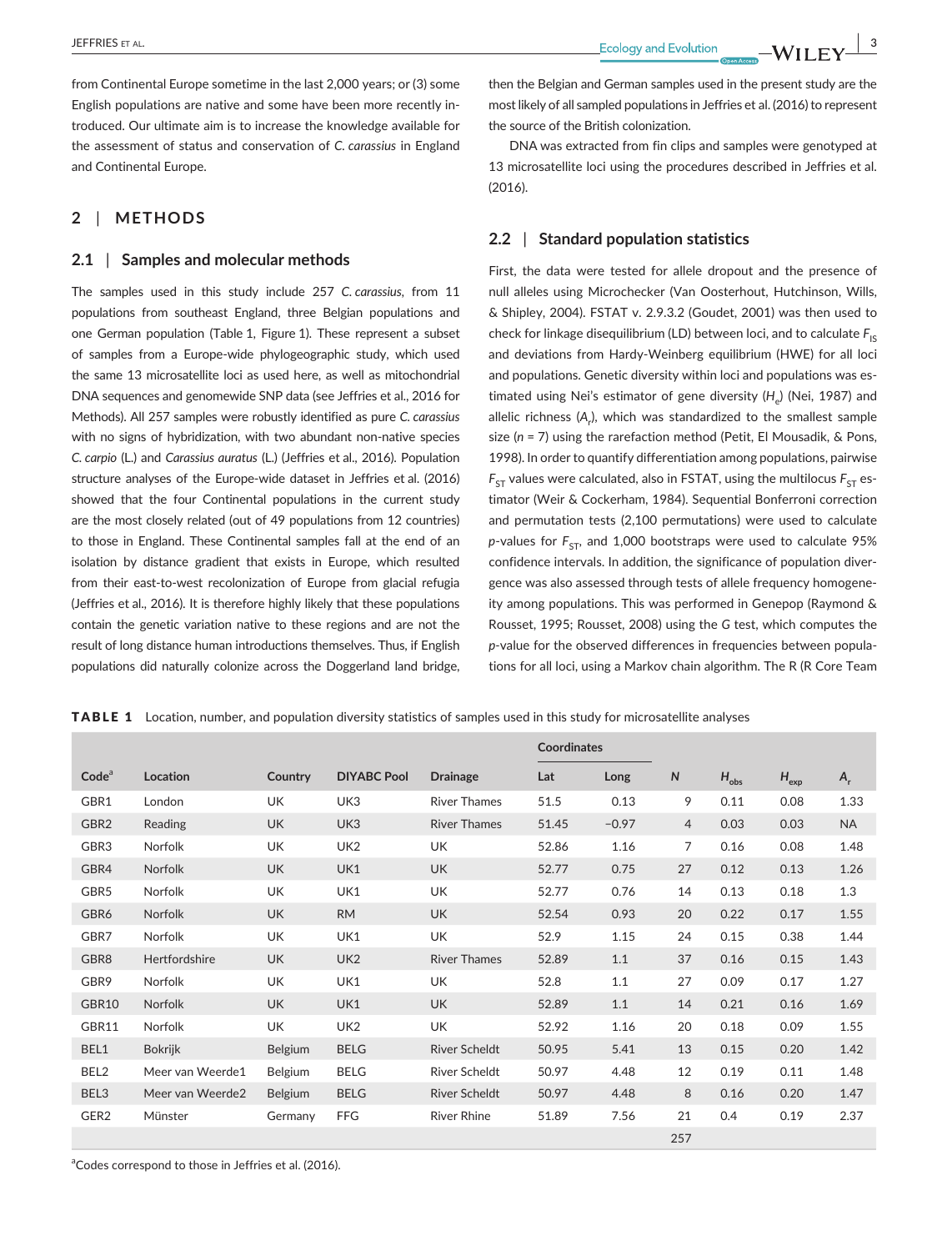



FIGURE 1 Discriminant Analyses of Principal Components (DAPC) analysis of *Carassius carassius* in northwest Europe showing similar genetic composition of English and Continental populations. Individual cluster assignments are shown in the left panel with the pool to which they are assigned denoted by the colored bars to the far left. Pool colors correspond to map locations and to the DIYABC scenario schematic in Figure 3

2013) package, Adegenet v1.6 (Jombart & Ahmed, 2011), was used to test for isolation by distance using a Mantel test. Lastly, we used the Hierfstat package (Goudet, 2005) in R to quantify genetic variation  $(F<sub>ST</sub>)$  at four hierarchical levels of population isolation, the populationlevel (separate ponds within countries), the country-level (between Belgium and Germany), the landmass-level (between England and Continental Europe) and also at the level of the DIYABC pools used (described below). In the latter case, hierarchical  $F_{ST}$ s were used to validate the population poolings used for the DIYABC as in Pedreschi et al. (2014).

### **2.3** | **Testing the power of the dataset**

In order to test scenarios of colonization confidently, it was imperative to ensure that there was enough power in the dataset to accurately detect differentiation and similarity between populations. To do this, we used POWSIM (Ryman & Palm, 2006), a program that estimates the amount of power and type I error for chi-squared and Fisher's exact tests of homogeneity of allele frequencies across populations. We focused on testing two major aspects of our data for their effects on power and type I error rate; the number of samples per population, and the magnitude of population divergence detectable  $(F_{ST})$ . The number of samples per population in our study ranged from 4 to 37

and the number of samples per DIYABC pool (see below) ranged from 13 to 88; we therefore tested the power and error rates at sample sizes of 4, 12, 20, 28, 36, 60, and 80. For the magnitude of divergence, we tested cases where  $F_{ST}$  was 0.001, 0.005, 0.01, 0.05, 0.1, and 0.3. For each combination of sample size and  $F_{ST}$ , 1000 data simulation runs were performed. Power was then measured as 1-β, where β is the type II error rate. β is calculated from the proportion of chi-squared or Fisher's exact tests across all simulation runs that identified a significant (*p* < .05) difference in allele frequencies between the simulated subpopulations (see Ryman & Palm, 2006 for more detail).

In the context of population structure analyses, a type II error refers to false acceptance of the null hypothesis that allele frequencies between two populations are not different. Thus 1-β is the probability of correctly rejecting the null hypothesis and therefore identifying population divergence where it exists. For the purposes of this study, a high type II error rate would result in an under estimation of divergence between *C. carassius* populations. We also estimated the Type I  $(\alpha)$  error rate in the data, which would represent cases where the null hypothesis was incorrectly rejected, that is, finding population divergence where none exists. These were tested for by running POWSIM at an  $F_{ST}$  of 0, and quantifying the proportion of runs where significant allele frequencies were found between simulated subpopulations.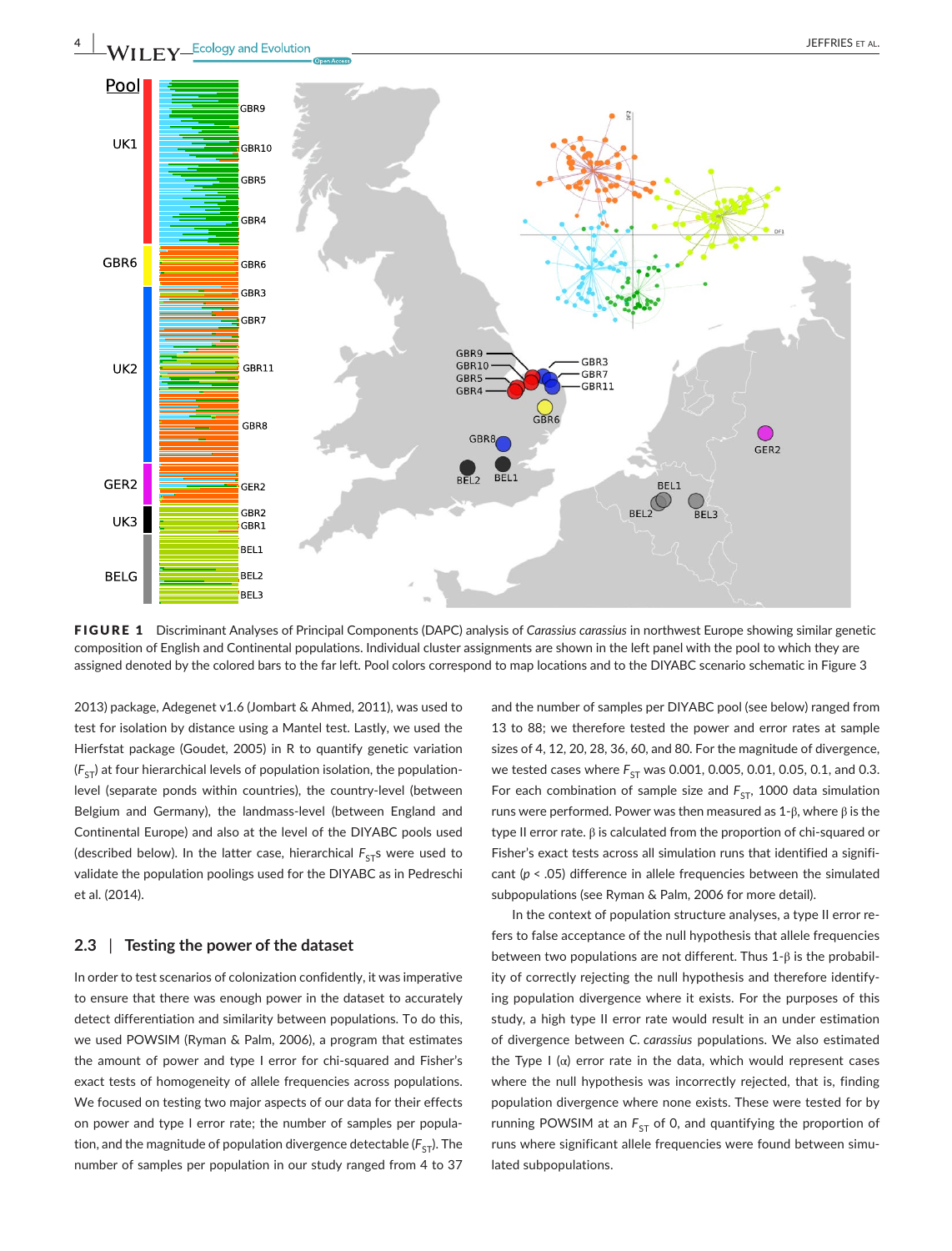## **2.4** | **Testing the native status of** *Carassius carassius* **in England**

In order to test our three alternative hypotheses for the colonization of *C. carassius* in England, an Approximate Bayesian Computation (ABC) approach was taken, implemented in the program DIYABC (Cornuet et al., 2014). DIYABC simulates datasets of expected summary statistics (ESS) for user-defined demographic scenarios ("scenario" is used herein to describe a specific population tree topology together with the parameter distribution priors that were assigned to it). These scenarios were then statistically compared to the actual observed data, allowing us to identify those that are most likely to represent the true history of populations (Cornuet et al., 2008). We then estimated the divergence time between populations based on posterior parameter distributions to provide a likely date for the arrival of *C. carassius* in the UK.

To reduce the number of scenarios to be tested, we grouped populations in DIYABC analyses into pools of populations with shared history, a method also employed by Pedreschi et al. (2014). To inform these poolings, it was first necessary to perform a fine-scale population structure analysis of the 15 populations used. This was carried out using Discriminant Analyses of Principal Components (DAPC), implemented in the Adegenet R package (Jombart, Devillard, & Balloux, 2010). Bayesian Information Criteria (BIC) scores were used to choose the appropriate number of genetic clusters in the dataset. Spline interpolation (Hazewinkel, 1994) was then used to identify the appropriate number of principal components for use in the subsequent discriminant analysis.

Based on the results of the DAPC analysis, populations were grouped into six pools. Those of similar genetic composition (and therefore very likely to have a shared history) were pooled together (see Section 3). However, if populations from either side of the English Channel shared similar genetic composition, then they were separated across pools, to allow for hypothesis testing.

In total, 56 scenarios were tested: six, 39 and 11 representing hypotheses (1), (2) and (3), respectively (Fig. S1). The number of scenarios for each hypothesis reflects the number and plausibility of the possible population histories for the different hypotheses given the results of the population structure analysis. The discriminating factors between scenarios representing different hypotheses were tree topology and, most importantly, the parameter priors for the divergence times between populations (Fig. S1, Table S1). These divergence time priors were set in order to represent the possible time windows of *C. carassius* introduction under our three hypotheses. To test hypothesis (1)—the natural colonization of *C. carassius* more than 7,800 YBP, the time prior for the oldest split between English and Continental European populations was set to 4,000–10,000 generations (equivalent to 8,000– 20,000 YBP, assuming a mean generation time of 2 years (Tarkan, Cucherousset, Zięba, Godard, & Copp, 2010; Fig. S1: scenarios 1–6). To test hypothesis (2) that English *C. carassius* were introduced after the 15th century, the same prior was set to 10–1,000 generations (2– 2,000 YBP, scenarios 25–44), which very conservatively encompasses all dates of possible live fish translocations to the UK by humans. Finally, to test hypothesis (3) that some populations were native and some introduced, we used multiple combinations of both native and introduced prior dates (as used in hypotheses (1) and (2) scenarios, respectively) for different population splitting events (scenarios 45–56). In the interests of completeness, we also tested an intermediate time window of 10–2,500 generations (20–5,000 YBP, scenarios 7–24). Analyses were performed in a sequential manner, whereby a summary statistic datasets million datasets per scenario were first simulated in DIYABC. For all analyses, the single-sample summary statistics used were the mean and variance of gene diversity across all polymorphic loci and the mean gene diversity across all loci. The two-sample summary statistics used were mean and variance of  $F_{ST}$  and Nei's distance for loci with  $F_{ST}$  greater than zero between two samples and the mean  $F_{ST}$  and Nei's distance for all loci. For scenarios including admixture events, the maximum-likelihood estimates of admixture proportions were also used. See Cornuet et al. (2014) for the exact equations used and their implementation in DIYABC. Finally, the mutation rate (μ) for each locus was given a prior of  $1 \times 10^{-5}$ – $1 \times 10^{-2}$  using a stepwise mutation model allowing for single nucleotide insertions (SNIs).

To reduce computation time, simulated datasets were grouped according to the hypothesis they represented (i.e., (1), (2), or (3)) and these groups were separately compared to the observed data using both approaches offered in DIYABC, logistic regression and "direct estimate." The latter of which is a count of the number of times that a given scenario simulates one of the closest datasets to the real dataset (Cornuet et al., 2008). The resulting posterior probabilities were used to identify the top two most likely scenarios for each hypothesis (six in total). These were then used in a final test, again using logistic regression and direct estimate, to identify the single most likely scenario of the final six. Model checking analyses, which measures the discrepancy between the model parameter posterior combination and the actual data (Cornuet, Ravigne, & Estoup, 2010), were then carried out to test the robustness of scenario choice. Finally, posterior parameter distributions for effective population size, divergence times, and bottleneck parameters were estimated on the basis of the most likely scenario.

#### **3** | **RESULTS**

#### **3.1** | **Microsatellite data analyses**

Of the 13 microsatellite loci used, three of the species-diagnostic loci were monomorphic for *C. carassius*-specific alleles in the populations studied here (Fig. S2). In all loci, Microchecker showed no consistent signs of null alleles, allele dropout or LD between locus pairs, and although observed locus heterozygosity was generally higher than the expected, tests of Hardy-Weinberg proportions did not identify any loci that significantly deviated from HWE (Fig. S2).

Within populations, mean observed heterozygosity (across all loci within a population) ranged from 0.03 (GBR2) to 0.4 (GER2). A, ranged from 1.26 (GBR4) to 2.37 (GER2) and correlated with *H<sub>o</sub>* (adjusted  $r^2$  = 0.543, *p* = 0.001).  $F_{1S}$  showed mild inbreeding in several British populations (GBR3, GBR4, GBR8, GBR9) a Belgian population (BEL3)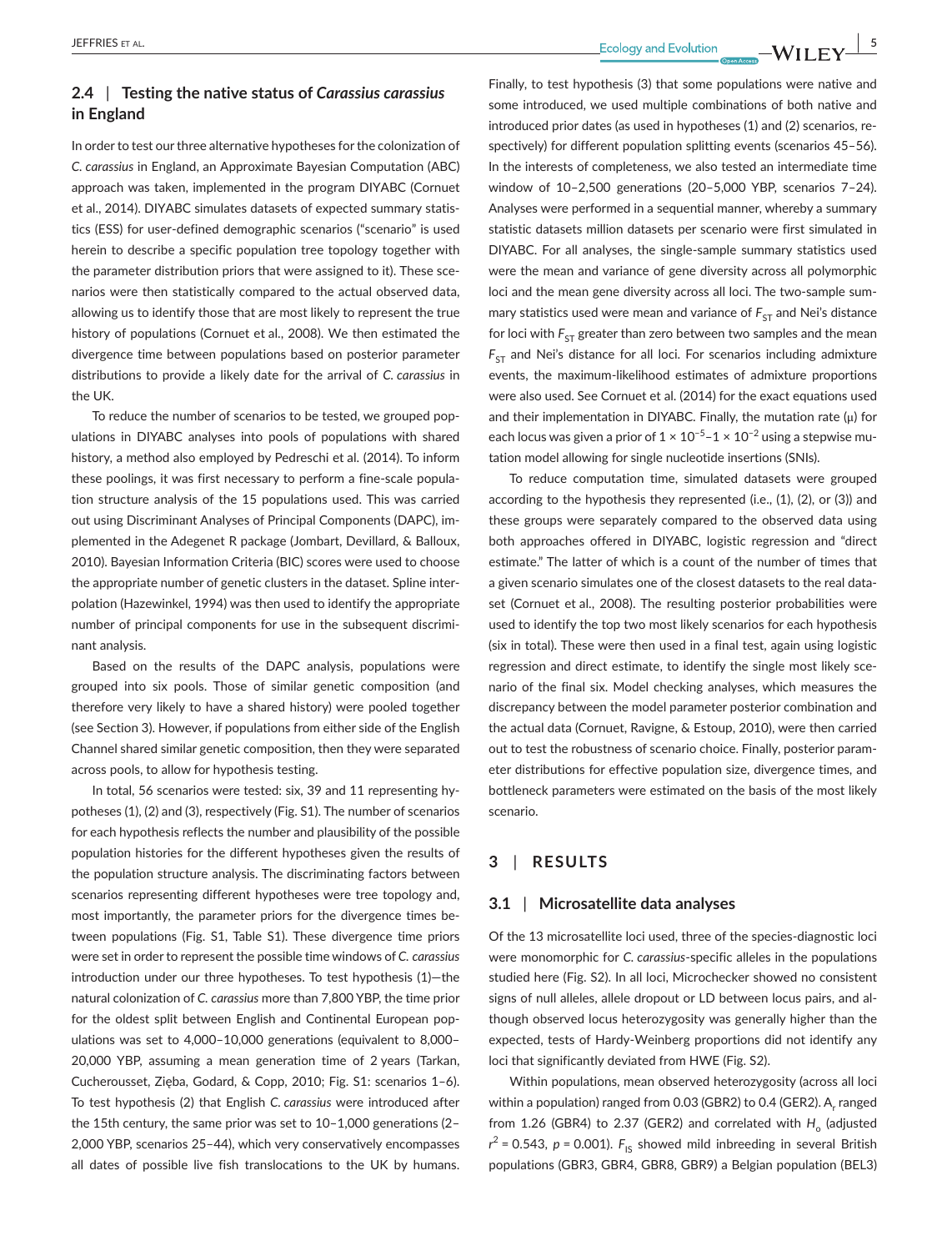and the German population (GER2) but randomization tests showed that this was only significant in BEL3. Signs of significant outbreeding were observed in three British populations (GBR1, GBR2, GBR7) and were significant in GBR1 and GBR2, although sample sizes in these two populations are small and may not represent the true level of heterozygosity in the population (Table 1).

#### **3.2** | **Statistical power of the dataset**

POWSIM analyses showed that the power in the dataset was generally high. At  $F_{ST} \ge 0.05$ , sample sizes as low as 4 still resulted in more than 80% probability of correctly identifying true population divergence (Fig. S3). At sample sizes and  $F_{ST}$  values higher than these, power to detect divergence was above 99%. At populations with sample sizes of less than 10 per population (four populations, see Table S2), power to detect very low levels of population divergence ( $F_{ST} \le 0.01$ ) was below 80%. However, when populations of similar genetic composition were pooled for DIYABC analyses, the pool sizes ranged from 13 to 88 (mean = 42.8). The smallest of these pools (UK3, *N* = 13) still had over 80% chance of finding population structure as low as  $F_{ST}$  = 0.01. Thus, although several individual populations in this dataset suffer from low sample number, population pools used for DIYABC analyses contained high levels of power for accurately detecting even subtle structure between them.

For all sample sizes, the false-positive rate was less than 5%, meaning that the chance of overestimating divergence times between populations is extremely low.

## **3.3** | **Population structure in England, Belgium, and Germany**

Pairwise  $F_{ST}$  among populations showed that structure was weakest  $(F_{ST} = 0.0)$  between the two Belgian populations BEL2 and BEL3, strongest ( $F_{ST}$  = 0.736) between GBR2 and GBR4 (Fig. S2) and followed a weak IBD pattern, being significantly associated with geographic distance (adjusted *r* = .248, *p* < .001, Fig. S4). Population differentiation was found to be significant in all pairwise comparisons when using the G tests for homogeneity of allele frequencies between populations. However, for some population pairs,  $F_{ST}$  values were found to be nonsignificant when using permutation tests or Bonferroni corrections, despite being moderate or high in magnitude. Such a result is indicative of a lack of power for calculating  $F_{ST}$  in these comparisons, and in line with the predictions of the power analyses, these comparisons were indeed those where the number of samples in both populations was low (i.e., <10, Table S2). Importantly however, when pooling populations for the DIYABC analyses, all pairwise  $F_{ST}$ s between pools were highly significant (Table S3) and well above the sample number thresholds indicated by the power analyses for detecting subtle population structure. Hierarchical assessment of population structure using Hierfstat confirmed this and supported the population groupings; with the pools accounting for a large amount of the genetic variation between individuals  $(F_{\text{pools}} = 0.244, p = .001)$  with the remaining within-pool variation being low, though still significant  $(F_{\text{Ind/pools}} = 0.142, p = .001)$ . Population and country assignments also explained significant amounts of the genetic variation ( $F_{\text{pop}}$  = 0.36,  $p$  = .001;  $F_{\text{counter}}$  = 0.154,  $p$  = .001); interestingly however, the landmass to which an individual was assigned (Continental Europe or England) explained none of the variation between individuals  $(F_{\text{landmass}} = -0.04, p = .482)$ . Taken together, these results suggest considerable shared history between populations in England and Continental Europe and support the use of these poolings as a summary of the relationships between populations.

In the DAPC analysis of population structure, ten genetic clusters were indicated by BIC scores (Fig. S5c). The resulting populationcluster identities were complex (Fig. S5b), with most populations containing many closely related clusters (Fig. S5a). This made it difficult to identify sets of closely related populations for pooling. Therefore, in order to reliably inform our DIYABC poolings, we incrementally dropped the number of clusters to four which better reflected the large scale patterns of genetic differentiation. Seven principal components and two linear discriminants were retained in this final, fourcluster DAPC analysis (Figure 1). The resulting inferred population structure showed that many of the English populations showed higher similarities to Continental populations than to neighboring English populations. For example, GBR1 and GBR2 were extremely similar to Belgian populations, and GBR3, GBR6, GBR 7, GBR8, and GBR11 were more similar to populations in northern Germany (Table 1, Figure 1). However, GBR4, GBR5, GBR9, GBR10, all in north Norfolk (eastern England), showed some distinctiveness from Continental populations.

## **3.4** | **Testing the native status of** *Carassius carassius* **in England**

For the DIYABC analyses, populations were grouped into six pools on the basis of the above DAPC results (population structure and poolings shown in Figure 1). In most cases, it was clear which populations were most similar to each other and thus, how pools should be chosen. However, DAPC results showed complex structure among a subset of UK populations (GBR3, GBR6, GBR7, GBR8, and GBR11, Figure 1), indicative of recent stocking in this area. It was clear that GBR6 was distinct in this group, and so this population was separated and included in the DIYABC analyses as a separate pool. However, the remaining four populations in this group all shared varying proportions of the genetic clusters identified. As analysis these populations separately in DIYABC would have resulted in a prohibitively large number of scenarios, these populations were grouped together in a single pool. Pooling these populations together will likely reduce the accuracy of demographic reconstruction in this region; however, it will have no impact on the reconstruction of the split between UK and continental European populations, which is the primary question in this study.

Within-hypothesis logistic regressions of simulated vs. observed data, performed in DIYABC, showed that the two most likely scenarios for each hypothesis were scenarios 4 and 6 for hypothesis (1), 42 and 34 for hypothesis (2) and 52 and 56 for hypothesis (3). These final six scenarios were then tested against each other, again using logistic regression to find the single most likely scenario of all 56 tested. Scenario 42, representing hypothesis (2), produced datasets that were, by far, the closest to the real data, with a posterior probability of 0.91 (Figure 2a).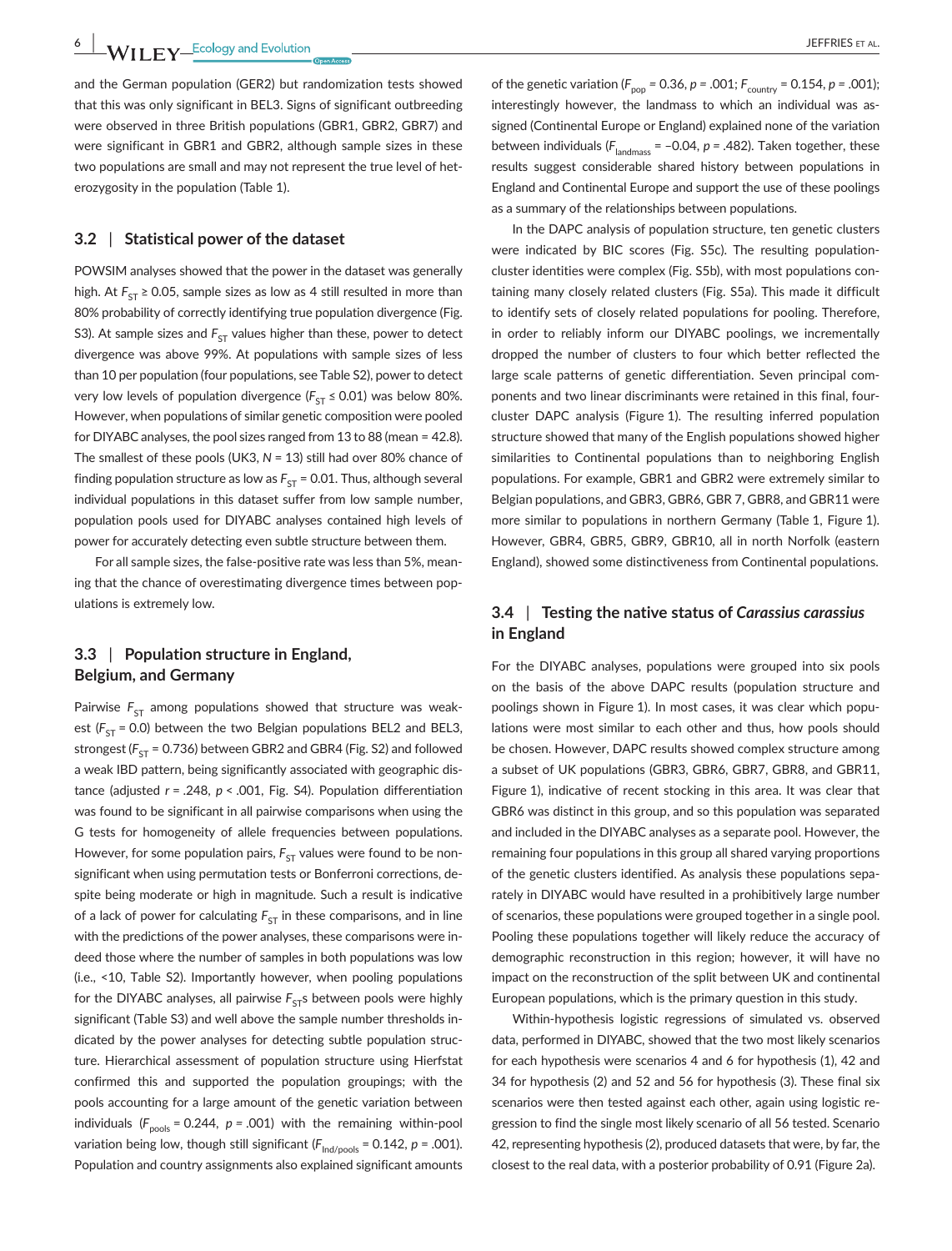

FIGURE 2 DIYABC comparisons between scenarios. (a) Posterior probabilities that each of the of the six most likely DIYABC scenarios explains the distribution of diversity in the northwest European *Carassius carassius*, calculated using linear regression between the observed dataset and the closest 6,000 simulated datasets; (b) the results of Model Checking of the most likely scenario identified in DIYABC. Note that Observed dataset lies well within the cloud of the predictive posterior parameter distribution

Scenario 42 (Figure 3) had prior constraints on the split between English and Continental populations (t11) of 10–1,000 generations and, thus, supports a human introduction of *C. carassius* into southeast England <2,000 YBP. Under this scenario, the oldest demographic event (as inferred from the posterior parameter distributions) was the split between German and Belgian populations approximately 547 generations ago (1,094 YBP). However, the most important demographic event for the purposes of testing our hypotheses is the split between English populations (pools UK1, UK2, and RM) and Continental populations (pools GER2 and BELG), at time "t11" in Scenario 42 (Figure 3). Furthermore, this scenario suggests that the ancestral source population of the initial English introduction was more closely related to the German than the Belgian populations sampled here. The date of this English/Continental population split is estimated at 288 generations ago (95% CI = 113–563,Table S4),which corresponds to 576YBP(95% CI = 226–1,126), *circa* 7,400 years after the loss of the Doggerland land bridge. DIYABC also outputs posterior estimates of population split times scaled by mutation rate and effective population size. The estimated time for the English/Continental population split, scaled by mutation rate estimated by the model, was t11 ( $\mu$  + SNI) = 9.83 × 10<sup>-2</sup> (where  $\mu$  + SNI is the median estimate of the microsatellite mutation rate using the generalized stepwise mutation model (1.11  $\times$  10<sup>-4</sup> mutations/locus/generation) and SNI is the single nucleotide insertion rate (6.18  $\times$  10<sup>-8</sup>/mutations/locus/generation, Table S4). The median estimate of this mutation rate ( $\mu$  = 1.11 × 10<sup>-4</sup>/locus/generation), although slow, is still within the realms of that observed in the closely related *C. carpio* (mean = 5.56 × 10−4 mutations/locus/generation, 95% CI = 1.52 × 10<sup>-4</sup>-1.63 × 10<sup>-3</sup>, (Yue, David, & Orban, 2007)) and indeed in humans (Ellegren, 2004).

To validate the choice of this scenario as the most likely, we first tested the "goodness-of-fit" of Scenario 42 simulated datasets to the real data using statistical model checking (as implemented in DIYABC). This showed that the observed data fell well within the predictive posterior parameter distribution of the simulated data (Figure 2b). Secondly, we calculated the oldest possible date of the English/Continental population split using its upper 95% confidence value under Scenario 42 (563 generations), and assumed the unrealistic, but sometimes possible generation time of 5 years (Tarkan et al., 2010). Despite these extremely conservative values, the split between English and Continental populations was still estimated at 2,815 YBP, *circa* 5,000 years after the flooding of Doggerland. Finally, we inferred t11 (the English/Continental population split) of scenario 42 using the scaled parameter estimate, t11 ( $\mu$  + SNI). This gave an estimate of 885 generations, or 1,770 years (with a two-year generation time), which, although older than the unscaled estimate, is still over 6,000 years later than the possible natural colonization window. In fact, in order for the scaled estimate to fit the hypothesis of natural colonization (more than 8,000 years ago), assuming a two-year generation time, the mutation rate would have to be approximately 1.0 × 10−5 mutations/locus/generation, at least one order of magnitude lower than reported for microsatellite loci.

Further population splits have occurred more recently from this initial introduction, and there is also support for a second independent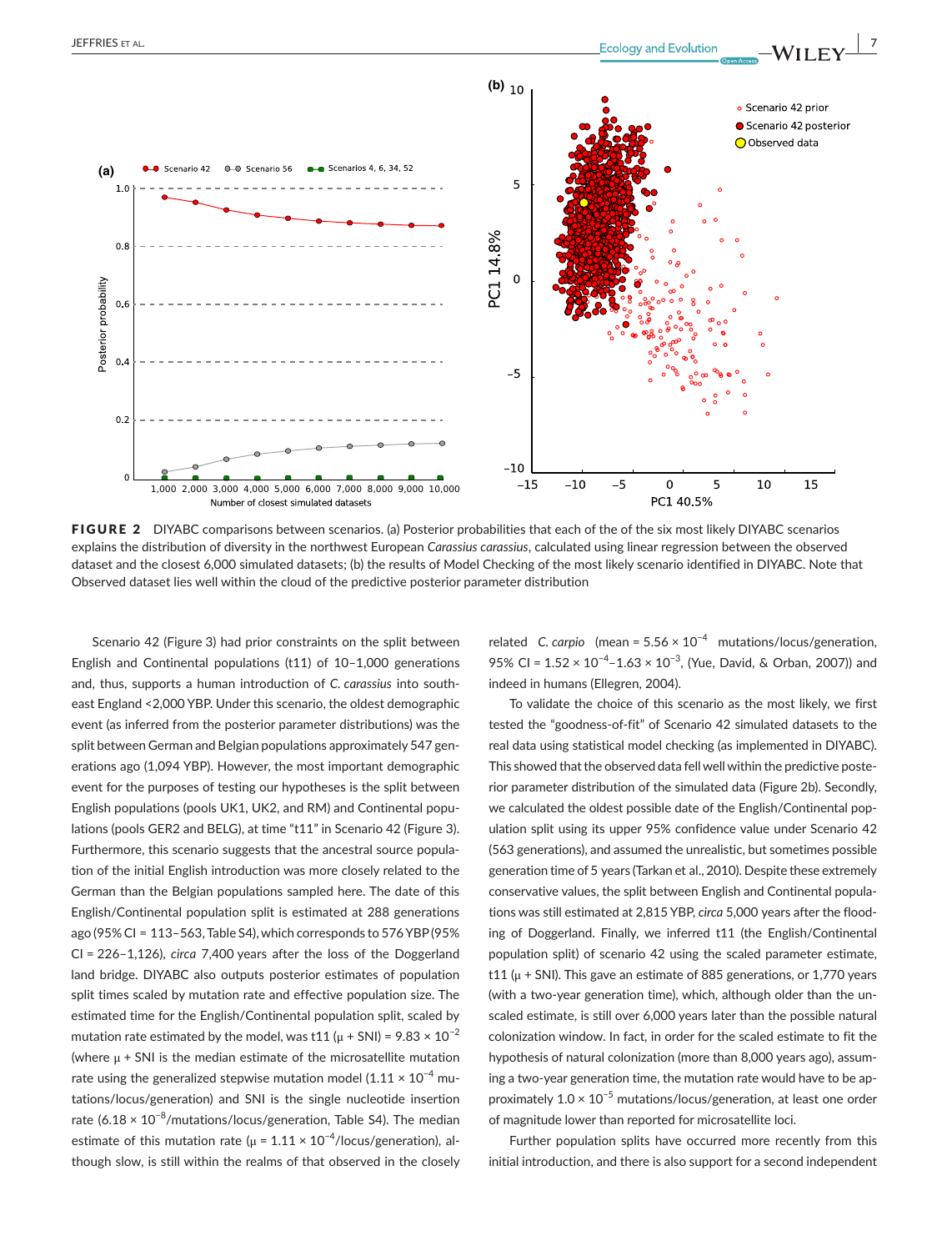

FIGURE 3 Schematic and map of the most likely scenario for the colonization of the UK by *Carassius carassius* showing two separate introductions of *C. carassius*, approximately 288 and 250 years ago, well after the loss of the Doggerland land bridge. Times are given in years in the schematic and correspond to those inferred by the posterior parameter distributions of DIYABC scenario 42. *t* = time, db = duration of bottleneck event. In the map, time has been coded into the blue color channel used for the arrows, showing older events in dark blue and more recent events in light blue, and bottleneck events are shown by dashed arrows

introduction of *C. carassius* into the UK (t9) approximately 250 (95% CI = 59–540) generations or 500 (95% CI = 118–1,080) years ago (UK pool 3), from a source population closely related to the Belgian populations sampled here.

#### **4** | **DISCUSSION**

## **4.1** | **Non-native origins of** *Carassius carassius* **in England**

The primary aim of the present study was to test the contentious assumption that *C. carassius* arrived in southeast England naturally. Of the 56 colonization scenarios tested, one was clearly identified as being the most likely, which inferred that the oldest possible date for the arrival of *C. carassius* in England was *circa* 1126 YBP, almost 7000 years after the loss of the Doggerland land bridge. No scenario with an introduction time consistent with the natural colonization of England received support. This result implies that the only evidence that previously suggested that *C. carassius* were native to England, the pharyngeal bone found at a Roman excavation site (Jones, 1978; Lever, 1977), most likely originates from fish products (e.g., Locker, 2007) rather than from live fish or that *C. carassius* were introduced but did not establish themselves in the wild.

As this result could have important implications for the conservation of *C. carassius* in the UK, we performed rigorous results checking. However, only with highly unrealistic generation times and a mutation rate an order of magnitude slower than that estimated here (and elsewhere, e.g., in *C. carpio* (Yue et al., 2007), mice (Dallas, 1992), sheep (Crawford & Cuthbertson, 1996) and humans (Ellegren, 2004)) would the time for this split support a natural colonization of England by *C. carassius*.

In addition to this result, population structure and DIYABC suggest that there have, in fact, been multiple independent colonization events or introductions into England. For example, in the most likely scenario identified by DIYABC, populations GBR1 and GBR2 split from Belgian populations more recently than they did from other English populations (Figure 3). Indeed, these populations are known to be managed and therefore have likely been stocked in the recent past; GBR1 being a conservation pond, and GBR2 a fish farm. Based on these results it is likely that these fish came from recently imported stocks closely related to the sampled Belgian populations. In contrast to GBR1 and GBR2, DIYABC analyses suggest that all north Norfolk and Hertfordshire populations share a most recent common ancestor with the sampled German population; indicative of a separate introduction.

The most likely date estimated by DIYABC analyses forthe first introduction of *C. carassius* in England was 576 YBP (Populations GBR4, 5, 9, 10). This predates the first mention of the species in the literature in the mid-1700s (Pennant, 1766). However, it does fall perfectly in line with the first known records of *C. carpio* introductions in England, which were imported by 15th century monks for food in monasteries (Lever, 1977). If our estimated date of introduction is accurate, then it is possible that *C. carassius* was also intentionally introduced as a source of food. Indeed, there are mentions of *C. carassius* being used as food in 1778 in Norfolk (Locker, 2007; Woodforde, Winstanley, & Jameson, 2008), and although *C. carassius* does not grow to the size of other carp species, its ability to survive in small, isolated, and often anoxic ponds may have made it an attractive species for use in medieval aquaculture. It is also possible, however, that the introduction of *C. carassius* in England was unintentional. For example, it can be very difficult to tell *C. carassius* and *C. carpio* apart, especially when young and if they are found in sympatry with hybrids present (Wheeler, 2000), as is often the case (Hänfling, Bolton, Harley, & Carvalho, 2005; Sayer et al., 2011). Therefore, stocks of imported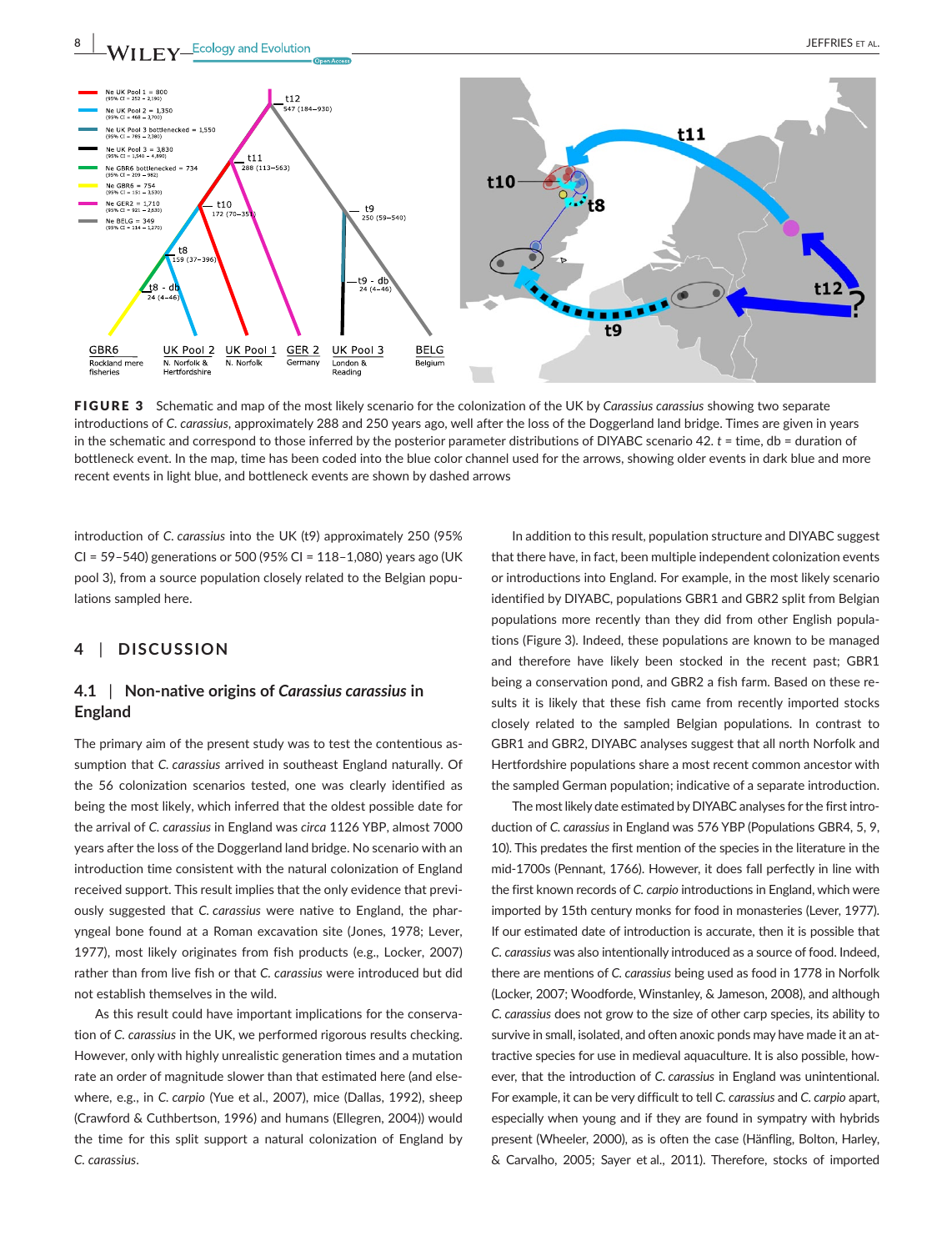*C. carpio* may have also contained some *C. carassius*. Irrespective of the initial motivations however, intentional movements of *C. carassius* especially in north Norfolk have since been common, predominantly for angling purposes (Sayer et al., 2011). This is reflected in the complex population structure found between populations in this region.

It should be noted however that although we are confident that the date of introduction was much earlier than was possible naturally, the confidence intervals around the exact date of introduction are large and there are several factors that could lead to the under or overestimation of this date. Our interpretation of the mechanisms of introduction should therefore be viewed only as a best-guess. For example, our estimate does not directly pertain to the introduction of English populations, only when they were separated from the sampled Continental European populations. This could have been at the same time as their introduction, but it was more likely prior to their introduction. Thus, it is possible that the arrival time of *C. carassius* in England was even more recent than the DIYABC estimate of population divergence time. Conversely, it is possible that we have underestimated the divergence time between England and continental populations as a result of homoplasious mutations, which are known to occur at microsatellite loci. However, homoplasy is likely to play only a small role here; systems most vulnerable to homoplasy have been shown to be those with high mutation rates and large population sizes (Estoup, Jarne, & Cornuet, 2002), neither of which are found in *C. carassius*. Furthermore, the impacts of homoplasy are largely mitigated by the use of a large number of independent loci (Estoup, Tailliez, Cornuet, & Solignac, 1995; Estoup et al., 2002), as in the present study. Nevertheless, a useful extension of this study would be to repeat this analysis with some high density single nucleotide polymorphism (SNP) data, for example, via restriction site associated DNA (RAD) sequencing, to confirm the date estimates from the present analyses.

Although the sampling in this study was not exhaustive, it covered the areas of England previously thought to contain native *C. carassius* populations, in particular Norfolk, which is thought to have been a stronghold for *C. carassius* in the past (Ellis, 1965; Patterson, 1905; Sayer et al., 2011). It is therefore unlikely that there are unsampled populations of *C. carassius* in England that show further divergence from those of Continental Europe. Furthermore, broad-scale phylogeographic results in Jeffries et al. (2016) show that Belgian and German populations are likely to be the closest relatives of English *C. carassius* in Europe. Regardless, adding currently un-sampled populations from Continental Europe could only result in a lower estimate of divergence between English and Continental European samples. We are therefore confident that our estimate represents the earliest possible time frame for the first *C. carassius* introductions into England.

One scenario that we cannot rule out however is the possibility that *C. carassius* colonized naturally, but then either went extinct, or were extirpated by or mixed with stocks which were more recently introduced. In the latter case, the small divergence time observed between English and continental populations could also be driven by admixture between native English *C. carassius*, and continental strains. Only dated fossil evidence and perhaps ancient molecular studies would allow for a definitive test of this scenario, but if it was true, the current English *C. carassius* stocks would still not represent native diversity.

## **4.2** | **The implications for the conservation of**  *Carassius carassius*

The results of this study strongly support the human-mediated introduction of *C. carassius* into England. But what does this mean for the conservation of *C. carassius* in England, a country that has one of the few active projects in place for its conservation (Copp & Sayer, 2010)? In light of these results, should England cease efforts to conserve *C. carassius*? There has been a call recently, for a change in the conservation paradigm, moving away from the unfounded assumption that all non-native species have detrimental impacts on native ecosystems (Davis et al., 2011). Instead, the authors advocate embracing the idea of constantly changing communities, and moving toward impact-driven conservation, whereby only those species that have been empirically shown to be invasive and detrimental to native ecosystems and economies are actively managed. Indeed, only a small proportion of freshwater fish introductions have been shown to have detrimental impacts on the native ecosystem, whereas many provide significant ecological and economic benefits (Gozlan, 2008; Schlaepfer, Sax, & Olden, 2011), and sometimes replace ecosystem services lost in extinct species (Schlaepfer et al., 2011). Currently, *C. carassius* could not be labeled as invasive in England, as they are not expanding, in fact, the species is declining throughout its English range (Sayer et al., 2011). With regard to their impact on native ecosystems, to date there has been no attempt to assess this due to the assumption that they were native, however, available studies show that *C. carassius* are widely associated with species-rich, macrophyte-dominated ponds (Sayer et al., 2011), which are extremely important ecosystems for conservation (Oertli, Joye, Castella, Cambin, & Lachavanne, 2002). There is no evidence that *C. carassius* negatively impact these habitats, unlike *C. carpio* (Miller & Crowl, 2006), and despite concerns that *C. carassius* may impact the threatened great crested newt (*Triturus cristatus,* Laurenti 1768), this does not seem to be the case in UK ponds, with *C. carassius* often coexisting with recruiting *T. cristatus* populations (Chan, 2010).

So what of the current conservation efforts for *C. carassius* in England? Perhaps the most important consideration is its threatened status in much of its native European range. Copp et al. (2005) pose the question: Should we treat all introduced species in the same way, even if one such species is endangered in its native range? Indeed, if the goal of conservation science is to protect and enhance biodiversity, it would seem counterproductive to abandon the conservation of *C. carassius* populations in one region when they are threatened in another. The Europe-wide population structure results in Jeffries et al. (2016) show that English populations, along with those in Belgium and Germany, comprise a distinct part of the overall diversity of *C. carassius* in Europe. And this is made all the more important by the expansion of *C. gibelio* through Europe, especially into the Baltic Sea basin from the south (Deinhardt, 2013; Wouters, Janson, Lusková, & Olsén, 2012). Although the invasive *C. auratus* is present and poses a threat to *C. carassius* in England (as it does in Continental Europe), *C. gibelio* is not yet present and therefore England, with its benign climate that favors *C. carassius* growth and reproduction (Tarkan et al., 2016), represents an important refuge from this threat from invasive Asian congeners.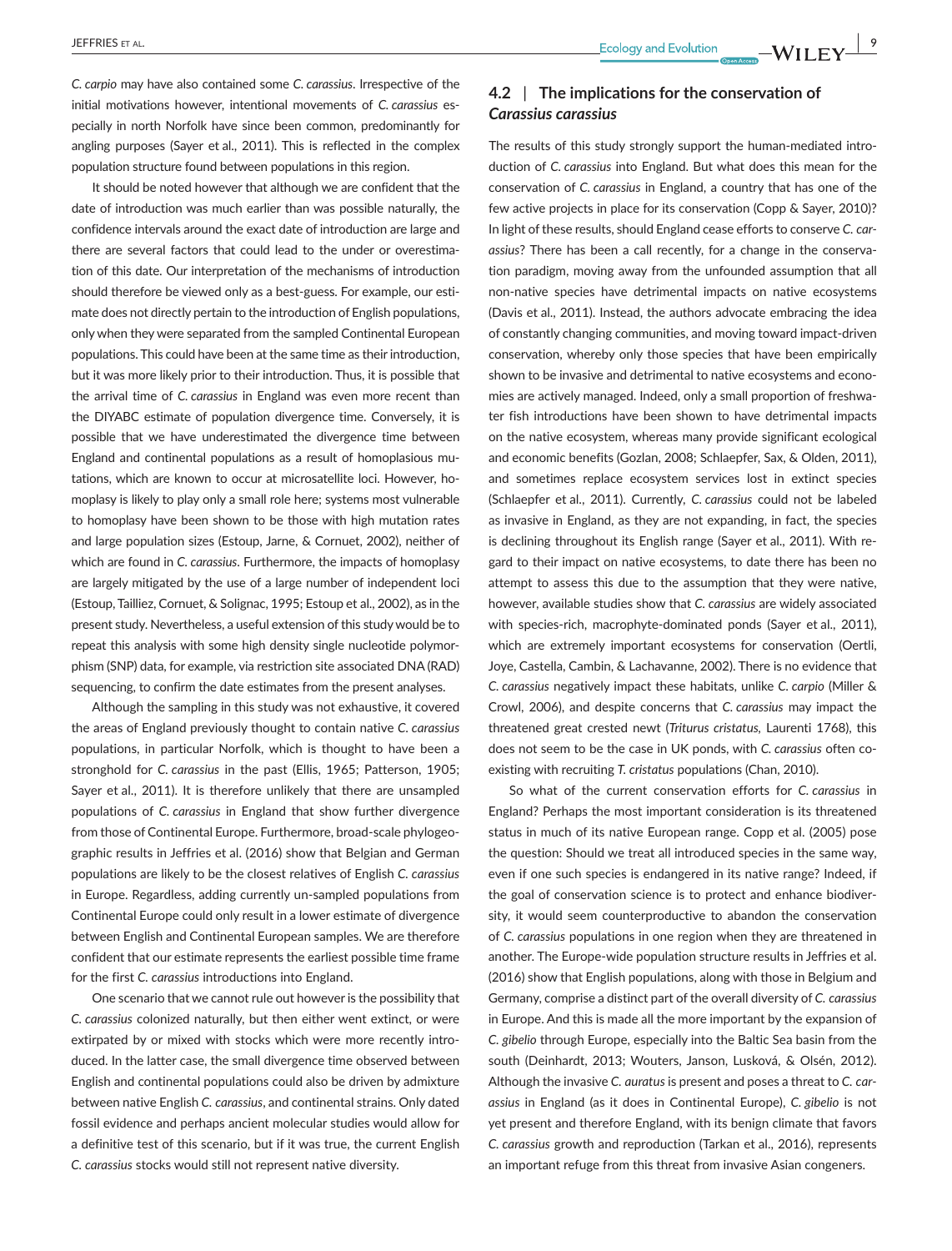**10 |**  JEFFRIES et al

A last motivation for continuing the conservation of *C. carassius* is their status as an English heritage species. *C. carassius* is affectionately regarded by the zoological and angling communities of England and, as such, has regularly featured in the writings of both groups over the past three centuries—see examples in (Rolfe, 2010), for example, pp. 50–64. Therefore, although our results indicate that *C. carassius* is probably not a native species in the true sense, the species has been an important part of the cultural landscape in England for at least 500 years.

## **4.3** | **Native or introduced? Testing the status of species**

The ability to discriminate between natural and human-mediated introductions is crucial for determining species status and for conservation plans, but these processes are notoriously difficult to tell apart. The UK, however, presents a rare opportunity to do so, as the loss of the Doggerland land bridge gives us a clear window of possible natural colonization time for freshwater fish and terrestrial species. With newly-developed population genetics and computational approaches, we have shown here that it is now possible to empirically test the various distinct hypotheses for the mode of species introductions in the UK. In the present study, we focused on *C. carassius*, however another candidate for such a test might be northern pike, *Esox lucius*. Several sources suggest that *E. lucius* may have been originally introduced by humans to Ireland (Ensing, 2014) and there are also examples of pike being introduced with carp species, for example, in Norway (Kleiven, 2013), suggesting a possible link between introductions of the two species. More broadly, the approach described here could be applied to any UK species for which natural colonization was dependent on the land bridge, and to any region or scale where a clear window exists for the natural colonization of a given species. With the falling costs of next-generation sequencing, the resulting ability to generate huge amounts of genetic data for non-model species and the continued development of computational approaches, the power of this approach can only increase.

## **5** | **CONCLUSIONS**

In the present study, we have shown that, despite the current consensus, *C. carassius* has most likely been introduced in England by humans and would therefore be classified as non-native. But as its range is contracting, not expanding, it certainly cannot be viewed as invasive. Strong arguments can be made for the continued conservation of *C. carassius* in England; however, there is a need for studies that assess the ecological role that the species plays in England, to ensure that no true native species are imperiled by its presence.

Beyond this specific case, our results bring to light much broader and timely questions in invasion and conservation biology, which are as follows: how many assumptions about the native status of other freshwater (or, indeed, terrestrial) species in the UK would stand up to the same tests as performed here if the data were available to perform it? And what do we do about it if they don't? The approach used in this

study allows us to address the first of these questions, but the second remains the subject of hot debate.

#### **ACKNOWLEDGMENTS**

The authors thank the FSBI ([www.fsbi.org.uk\)](http://www.fsbi.org.uk) and Cefas (Lowestoft, UK) for funding this research, and the Flemish Agency for Nature and Forests (Research project nr B&G/22/2003) for additional support of GM. We also thank all land owners and the following contributors of fish tissue; Keith Wesley, Ian Patmore, Dave Emson (England), and the staff of The Research Institute for Nature and Forest (Belgium).

#### **CONFLICT OF INTEREST**

None declared.

#### **REFERENCES**

- Arkhipov, S. A., Ehlers, J., Johnson, R. G., & Wright, H. E. Jr (1995). Glacial drainage towards the Mediterranean during the Middle and Late Pleistocene. *Boreas*, *24*, 196–206.
- Bănărescu, P. (1990). *Zoogeography of fresh waters. Vol. 1. General distribution and dispersal of freshwater animals*. Wiesbaden, Germany: Aula-Verlag.
- Bănărescu, P. (1992). *Zoogeography of fresh waters. Vol. 2. Distribution and dispersal of freshwater animals in North America and Eurasia*. Wiesbaden, Germany: Aula-Verlag.
- Bernatchez, L., & Wilson, C. C. (1998). Comparative phylogeography of Nearctic and Palearctic fishes. *Molecular Ecology*, *7*, 431–452.
- Betancur, R., & Armbruster, J. W. (2009). Molecular clocks provide new insights into the evolutionary history of Galeichthyine sea catfishes. *Evolution, International Journal of Organic Evolution*, *63*, 1232–1243.
- Bianco, P. (1990). Potential role of the palaeohistory of the Mediterranean and Paratethys basins on the early dispersal of Euro-Mediterranean freshwater fishes. *Ichthyological Exploration of Freshwaters*, *1*, 167–184.
- Chan, K. (2010). *Can great crested newts (Triturus cristatus) co-exist with fish*. Master's thesis, University College London.
- Coles, B. J. (2000). Doggerland: The cultural dynamics of a shifting coastline. *Geological Society, London, Special Publications*, *175*, 393–401.
- Copp, G. H., Bianco, P. G., Bogutskaya, N. G., Erős, T., Falka, I., Ferreira, M. T., ... Wiesner, C. (2005). To be, or not to be, a non-native freshwater fish? *Journal of Applied Ichthyology*, *21*, 242–262.
- Copp, G., & Sayer, C. (2010). *Norfolk Biodiversity Action Plan–Local Species Action Plan for Crucian Carp (Carassius carassius)*. Norfolk Biodiversity Partnership Reference: LS⁄3. Centre for Environment, Fisheries and Aquaculture Science, Lowestoft.
- Copp, G., Tarkan, S., Godard, M., Edmonds, N., & Wesley, K. (2010). Preliminary assessment of feral goldfish impacts on ponds, with particular reference to native crucian carp. *Aquatic Invasions*, *5*, 413–422.
- Cornuet, J.-M., Pudlo, P., Veyssier, J., Dehne-Garcia, A., Gautier, M., Leblois, R., … Estoup, A. (2014). DIYABC v2.0: A software to make approximate Bayesian computation inferences about population history using single nucleotide polymorphism, DNA sequence and microsatellite data. *Bioinformatics*, *30*, 1187–1189.
- Cornuet, J.-M., Ravigne, V., & Estoup, A. (2010). Inference on population history and model checking using DNA sequence and microsatellite data with the software DIYABC (v1.0). *BMC Bioinformatics*, *11*, 401.
- Cornuet, J.-M., Santos, F., Beaumont, M. A., Robert, C. P., Marin, J. M., Balding, D. J., … Estoup, A. (2008). Inferring population history with DIY ABC: A user-friendly approach to approximate Bayesian computation. *Bioinformatics*, *24*, 2713–2719.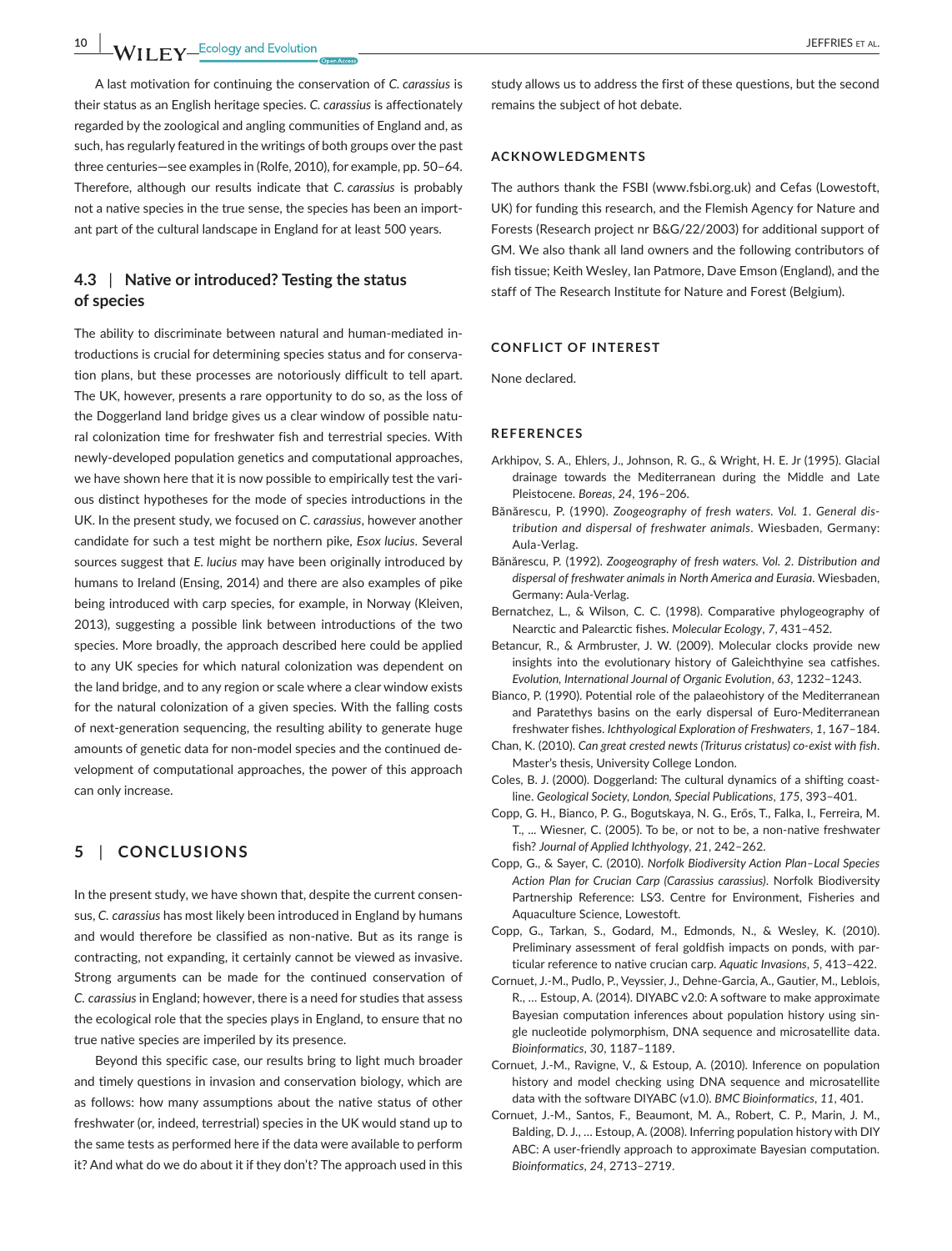- Crawford, A. M., & Cuthbertson, R. P. (1996). Mutations in sheep microsatellites. *Genome Research*, *6*, 876–879.
- Dallas, J. F. (1992). Estimation of microsatellite mutation rates in recombinant inbred strains of mouse. *Mammalian Genome*, *3*, 452–456.
- Davis, M. A., Chew, M. K., Hobbs, R. J., Lugo, A. E., Ewel, J. J., Vermeij, G. J., Brown, J. H., et al. (2011). Don't judge species on their origins. *Nature*, *474*, 153–154.
- Deinhardt, M. (2013). *Thesis The invasive potential of Prussian carp in Finland under the light of a novel semi-clonal reproductive mechanism*. Bio- ja ympäristötieteiden laitos, Jyväskylän yliopisto.
- Ellegren, H. (2004). Microsatellites: Simple sequences with complex evolution. *Nature Reviews Genetics*, *5*, 435–445.
- Ellis, E. A. (1965). *The broads*. London, UK: Collins Books.
- Ensing, D. (2014). Pike (*Esox lucius*) could have been an exclusive human introduction to Ireland after all: A comment on Pedreschi et al. (2014). *Journal of Biogeography*, *42*, 602–609.
- Estoup, A., Jarne, P., & Cornuet, J.-M. (2002). Homoplasy and mutation model at microsatellite loci and their consequences for population genetics analysis. *Molecular Ecology*, *11*, 1591–1604.
- Estoup, A., Tailliez, C., Cornuet, J.-M., & Solignac, M. (1995). Size homoplasy and mutational processes of interrupted microsatellites in two bee species, *Apis mellifera* and *Bombus terrestris* (Apidae). *Molecular Biology & Evolution*, *12*, 1074–1084.
- Frankham, R., Briscoe, D., & Ballou, J. (2002). *Introduction to conservation genetics*. Cambridge, UK: Cambridge University Press.
- Fromhage, L., Vences, M., & Veith, M. (2004). Testing alternative vicariance scenarios in Western Mediterranean discoglossid frogs. *Molecular Phylogenetics and Evolution*, *31*, 308–322.
- Gibbard, P. L., Rose, J., & Bridgland, D. R. (1988). The history of the Great Northwest European Rivers during the past three million years [and Discussion]. *Philosophical Transactions of the Royal Society of London. Series B, Biological Sciences*, *318*, 559–602.
- Goudet, J. (2001). *FSTAT, a program to estimate and test gene diversities and fixation indices*. Université de Lausanne.
- Goudet, J. (2005). HIERFSTAT, a package for to compute and test hierarchical F-statistics. *Molecular Ecology Notes*, *5*, 184–186.
- Gozlan, R. E. (2008). Introduction of non-native freshwater fish: Is it all bad? *Fish and Fisheries*, *9*, 106–115.
- Gozlan, R. E., Britton, J. R., Cowx, I., & Copp, G. H. (2010). Current knowledge on non-native freshwater fish introductions. *Journal of Fish Biology*, *76*, 751–786.
- Grosswald, M. G. (1980). Late Weichselian ice sheet of Northern Eurasia. *Quaternary Research*, *13*, 1–32.
- Hänfling, B., Bolton, P., Harley, M., & Carvalho, G. R. (2005). A molecular approach to detect hybridisation between crucian carp (*Carassius carassius*) and non-indigenous carp species (*Carassius* spp. and *Cyprinus carpio*). *Freshwater Biology*, *50*, 403–417.
- Hänfling, B., & Brandl, R. (1998). Genetic differentiation of the bullhead *Cottus gobio* L. across watersheds in central Europe: Evidence for two taxa. *Heredity*, *80*, 110–117.
- Hänfling, B., Hellemans, B., Volckaert, F. A. M., & Carvalho, G. R. (2002). Late glacial history of the cold-adapted freshwater fish *Cottus gobio*, revealed by microsatellites. *Molecular Ecology*, *11*, 1717–1729.
- Hazewinkel, M. (Ed.) (1994). *Encyclopeidia of mathematics (set)*. Dordrecht, the Netherlands: Kluwer.
- Hedges, S. B., & Kumar, S. (2003). Genomic clocks and evolutionary timescales. *Trends in Genetics*, *19*, 200–206.
- Hewitt, G. M. (1999). Post-glacial re-colonization of European biota. *Biological Journal of the Linnean Society. Linnean Society of London*, *68*, 87–112.
- Houghton, W. (1895). *British fresh-water fishes* (pp. 231). Hull, UK:A. Brown.
- IUCN (2016). The IUCN Red List of Threatened Species. Version 2016-3. <http://www.iucnredlist.org>. Downloaded on 07 December 2016
- Jeffries, D. L., Olsen, H., Copp, G. H., Lawson-Handley, L., Olsén, K. H., Sayer, C. D., & Hänfling, B. (2016). Comparing RADseq and microsatellites

to infer complex phylogeographic patterns, an empirical perspective in the *Crucian carp*, *Carassius carassius* L. *Molecular Ecology*, *25*, 2997– 3018. doi: [10.1111/mec.13613](https://doi.org/10.1111/mec.13613)

- Jombart, T., & Ahmed, I. (2011). Adegenet 1.3-1: New tools for the analysis of genome-wide SNP data. *Bioinformatics*, *27*, 3070–3071.
- Jombart, T., Devillard, S., & Balloux, F. (2010). Discriminant analysis of principal components: A new method for the analysis of genetically structured populations. *BMC Genetics*, *11*, 94.
- Jones, A. (1978). A note on the fish remains. In J. Bird, A. H. Graham, H. Sheldon & P. Townend (Eds.), *Southwark excavations 1972–74 Joint Publication No 1* (pp. 601–602). London: The London and Middlesex Archaeological Society with the Surrey Archaeological Society.
- Kleiven, E. (2013). Historical information on common carp (*Cyprinus carpio*) in Norway. *Fauna Norvegica*, *33*, 13–19.
- Lever, C. (1977). *Naturalized animals of the British Isles*. London, UK: Hutchinson and Co Limited.
- Locker, A. (2007). In piscibus diversis; the bone evidence for fish consumption in Roman Britain. *Britannia*, *38*, 141–180.
- Lusk, S., Hanel, L., & Luskova, V. (2004). Red list of the ichthyofauna of the Czech Republic: Development and present status. *Folia Zoologica*, *53*, 215–226.
- Maitland, P. S. (1972). *A key to the freshwater fishes of the British Isles: With notes on their distribution and ecology*. Ambleside, UK: Biological Association.
- Maitland, P. S. (2000). *Evaluating the ecological and conservation status of freshwater fish communities in the United Kingdom*. Commissioned report no. 001 (ROAME No. F01AC6). Scottish Natural Heritage, Edinburgh. pp. 88.
- Maitland, P. S. (2004). *Keys to the Freshwater Fish of Great Britain and Ireland with Notes on their Distribution and Ecology*. Scientific Publication No. 62, Freshwater Biological Association, Ambleside, Cumbria. pp. 248.
- Marlborough, D. (1965). The reported distribution of the crucian carp in Britain, 1954 to 1962. *The Naturalist*, *896*, 1–3.
- Marlborough, D. (1966). The reported distribution of the crucian carp in Britain, 1954 to 1962. *Naturalist*, *896*, 1–3.
- McInerney, C. E., Maurice, L., Robertson, A. L., Knight, L. R., Arnscheidt, J., Venditti, C., Dooley, J. S., et al. (2014).The ancient Britons: Groundwater fauna survived extreme climate change over tens of millions of years across NW Europe. *Molecular Ecology*, *23*, 1153–1166.
- Mezhzherin, S. V., Kokodii, S. V., Kulish, A. V., Verlatii, D. B., & Fedorenko, L. V. (2012). Hybridization of crucian carp *Carassius carassius* (Linnaeus, 1758) in Ukrainian reservoirs and the genetic structure of hybrids. *Cytology and Genetics*, *46*, 28–35.
- Miller, S. A., & Crowl, T. A. (2006). Effects of common carp (*Cyprinus carpio*) on macrophytes and invertebrate communities in a shallow lake. *Freshwater Biology*, *51*, 85–94.
- Mrakovčić, M., Buj, I., & Mustafić, P. (2007). *Croatian Red List: Freshwater fish*. Zagreb, Croatia: Department of Zoology, Faculty of Science.
- Nei, M. (1987). *Molecular evolutionary genetics*. Columbia, SC: Columbia University Press.
- Oertli, B., Joye, D. A., Castella, E., Cambin, D., & Lachavanne, J. B. (2002). Does size matter? The relationship between pond area and biodiversity. *Biological Conservation*, *104*, 59–70.
- Patterson, A. H. (1905). *Nature in eastern Norfolk*. London, UK: Methuen and Co..
- Pedreschi, D., Kelly-Quinn, M., Caffrey, J., O'Grady, M., & Mariani, S. (2014). Genetic structure of pike (Esox lucius) reveals a complex and previously unrecognized colonization history of Ireland. *Journal of biogeography*, *41*, 548–560.
- Pennant, T. (1766). *British zoology*. London, UK: Benjamin White.
- Petit, R. J., El Mousadik, A., & Pons, O. (1998). Identifying populations for conservation on the basis of genetic markers. *Conservation Biology*, *12*, 844–855.
- R Core Team (2013). *R: A language and environment for statistical computing*. R Foundation for Statistical Computing, Vienna, Austria. ISBN 3-900051-07-0